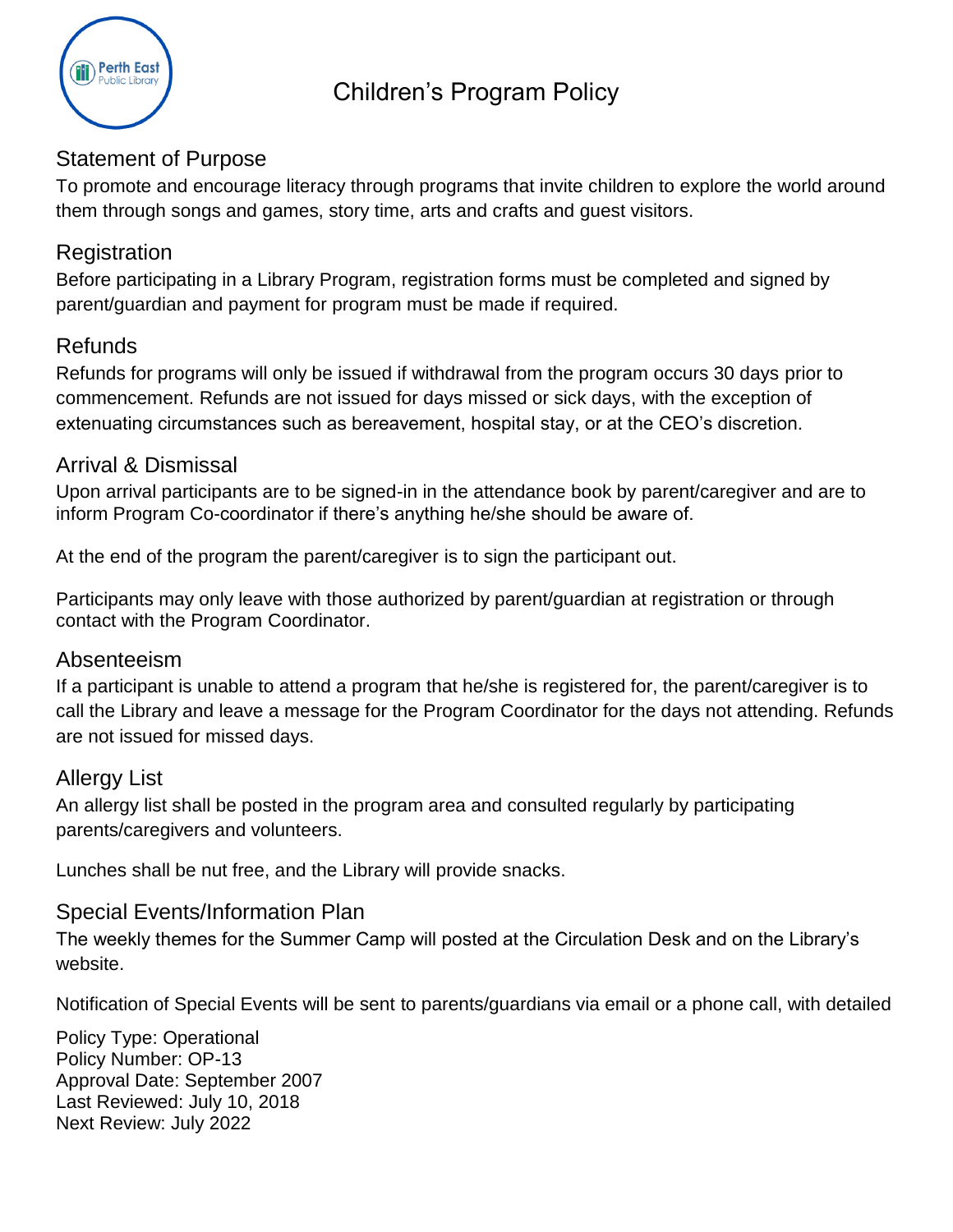information outlining what each participant will need for the day.

# Daily Written Record

A daily written record must be maintained that includes a summary of any incident affecting the health, safety or well-being of the staff or any child. It shall include discipline action, and reasons for absence, field trips, visitors and variation in the daily program plan.

Daily Written Records may have legal application. Daily notes must be dated and signed by Program Co-ordinator.

Sun Protection Policy

Participants should bring and wear appropriate attire for summer outdoor play.

It is recommended that sunscreen be applied by the parent/guardian before participants attend the program. Library staff will not apply sunscreen to the participants, unless written permission from parent/caregiver is given to Library staff.

## Criminal Reference Check

Criminal reference checks must be completed for volunteers and Program Staff over the age of 18.

## Behaviour Management

Any required discipline action for participants should be:

- Used in a positive and consistent manner
- Appropriate to the developmental level of the child
- Designed to assist the child to learn appropriate behaviour
- Reasonably related to the nature of the troublesome behaviour
- Implemented as soon as possible after the problem

The following disciplinary actions are unacceptable:

- Corporal punishment of a child
- Harsh or degrading measures to be used on a child that would humiliate a child or undermine a child's self-respect
- Deprivation of a child of basic needs including food, shelter or clothing
- Lock or permit to be locked for the purpose of confining a child or use a locked or lockable room or structure to confine a child who has been withdrawn from other children

Program staff and volunteers are expected to comply with program procedures. Failure to comply with the behaviour management policies will result in verbal warning, followed by written warning and finally dismissal.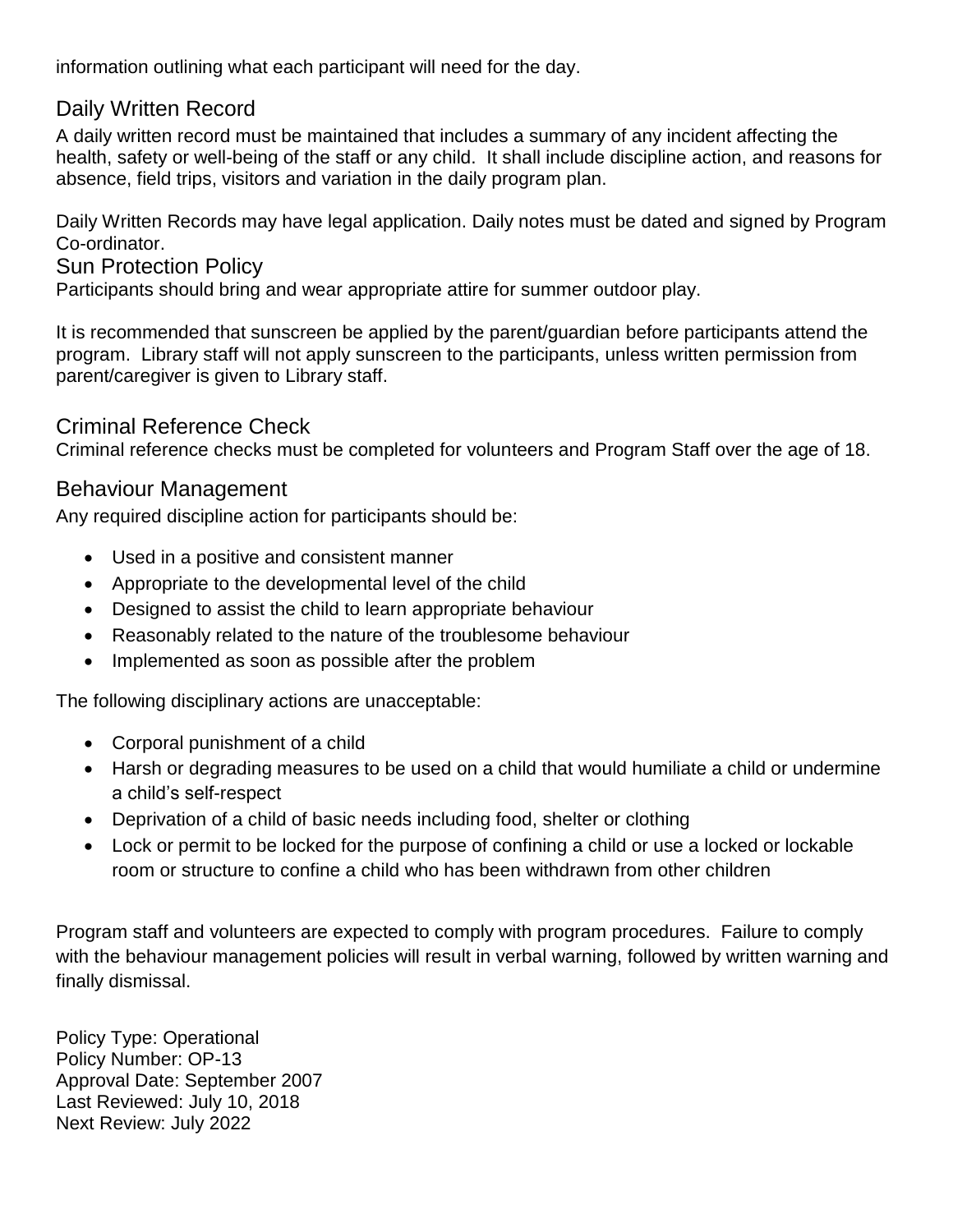Criteria considered when determining disciplinary measures to be taken in relation to contravention of behaviour management include:

- Seriousness of the offence
- Actual or potential risk or harm to the child
- Past performance
- Recent performance
- Frequency of occurrence
- Previous disciplinary action taken

### **Discipline**

Discipline is the rules, guidelines and standards for acceptable behaviour. Discipline forms boundaries within which participants learn to act and behave in a socially acceptable manner.

The preferred use of discipline is "timeout" or "loss of privilege". For example, if the Program Staff asks a participant to stop doing something and the child persists in the unwanted behaviour after being warned, the participant will be removed from the activity.

There may be situations when the difficulties being experienced by a participant cannot be resolved satisfactorily and are of such a serious nature that dismissal or suspension of the participant must be considered after consultation and support of CEO.

The following factors will be considered:

- Verbal or physical abuse of Program Staff or other participants
- An inability to follow rules and routines; therefore, disrupting the program for other participants.
- Concerns about the participant in question, from parents of other participants in the program. These concerns should be documented by the Program Co-ordinator and should be kept confidential.
- Behaviours that are a safety concern for either the participant in question and/or others

When a participant is experiencing difficulty within the program it is important to take action to resolve the issue. Parents will be informed of concerns/issues promptly. The concerned parties should document all related information and forward this information to the CEO.

### Serious Occurrence Policy

Definition of a Serious Occurrence:

- The death of a child while in attendance of a Library Program
- Any injury to a participant while in attendance of a Library Program.
- Fire or other disaster occurring on the premises of the Library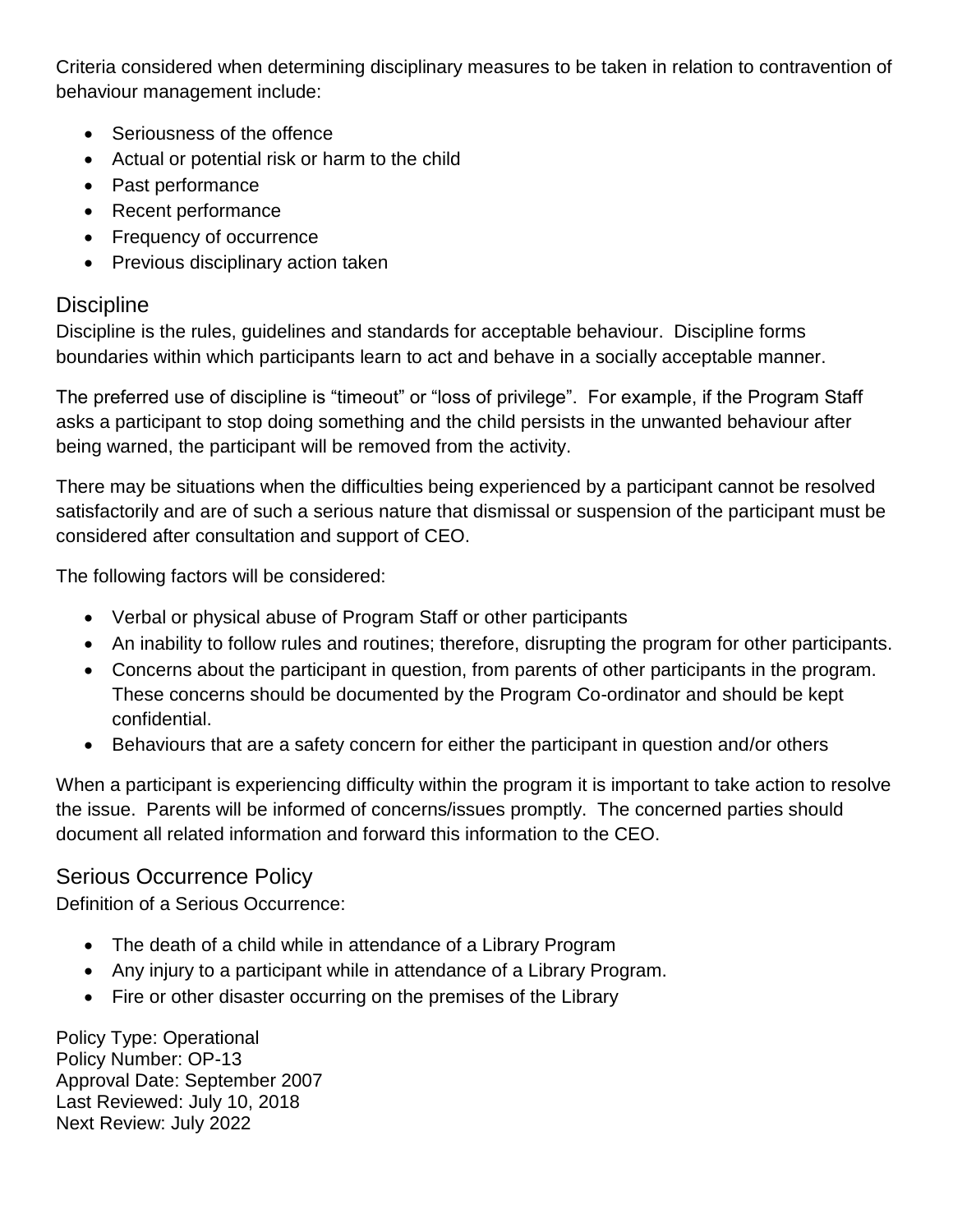A complaint concerning operational, physical or safety standards on the premises of the Library.

Staff must complete a Serious Occurrence Report Form within 24 hours of the event if possible.

Staff are to ensure that appropriate communication of the Serious Occurrence has taken place which may include:

- Contact the Library CEO
- Contact the parents of the child/children affected
- Ensure all persons having knowledge of the occurrence remains at the site until excused.
- Contact the Township of Perth East CAO
- Contact Family and Children Services or WSIB if required

# Emergency Evacuation Plan

In the situation of a building emergency that could potentially put occupants in danger the following procedure will take place to ensure the safety of the participants of the Library Program.

- 1. Once aware of the emergency, call 911 and clearly state the situation to the best of your knowledge. Give correct address of the library as 19 Mill Street East, Milverton.
- 2. The Program Assistant(s) will gather the participants up and line them up at the front door and take a quick head count. The Program Assistant(s) will pick up the attendance book and emergency file containing phone numbers. Don't worry about getting the participants belongings. Time is important. Close all doors.
- 3. The Program Co-ordinator will check all rooms in the library, including washrooms and close all doors.
- 4. The Program Assistant(s) will lead the participants to the Perth East Municipal Building located at 25 Mill Street East Milverton. Attendance must be taken upon arrival at the Municipal Building.
- 5. The Program Co-ordinator will stay at a safe distance near the Library to direct emergency assistance when it arrives.
- 6. The participants may be asked to stay in the meeting room of the Municipal Building or outdoors at the playground.
- 7. Once the Program Co-ordinator has arrived at the Perth East Municipal Building he/she will inform parents/caregivers by telephone of the situation.

# Hygienic Practices

Each participant including staff and volunteers shall wash and dry his/her hands before snack time/lunch, after working with crafts and after the use of the washroom. Tables are to be washed and disinfected before and after snack/lunch. Disposable cups are used for drinks.

The area carpet is to be vacuumed after each program. The floor is also to be swept or vacuumed after each program. Program tables are to be disinfected after each program.